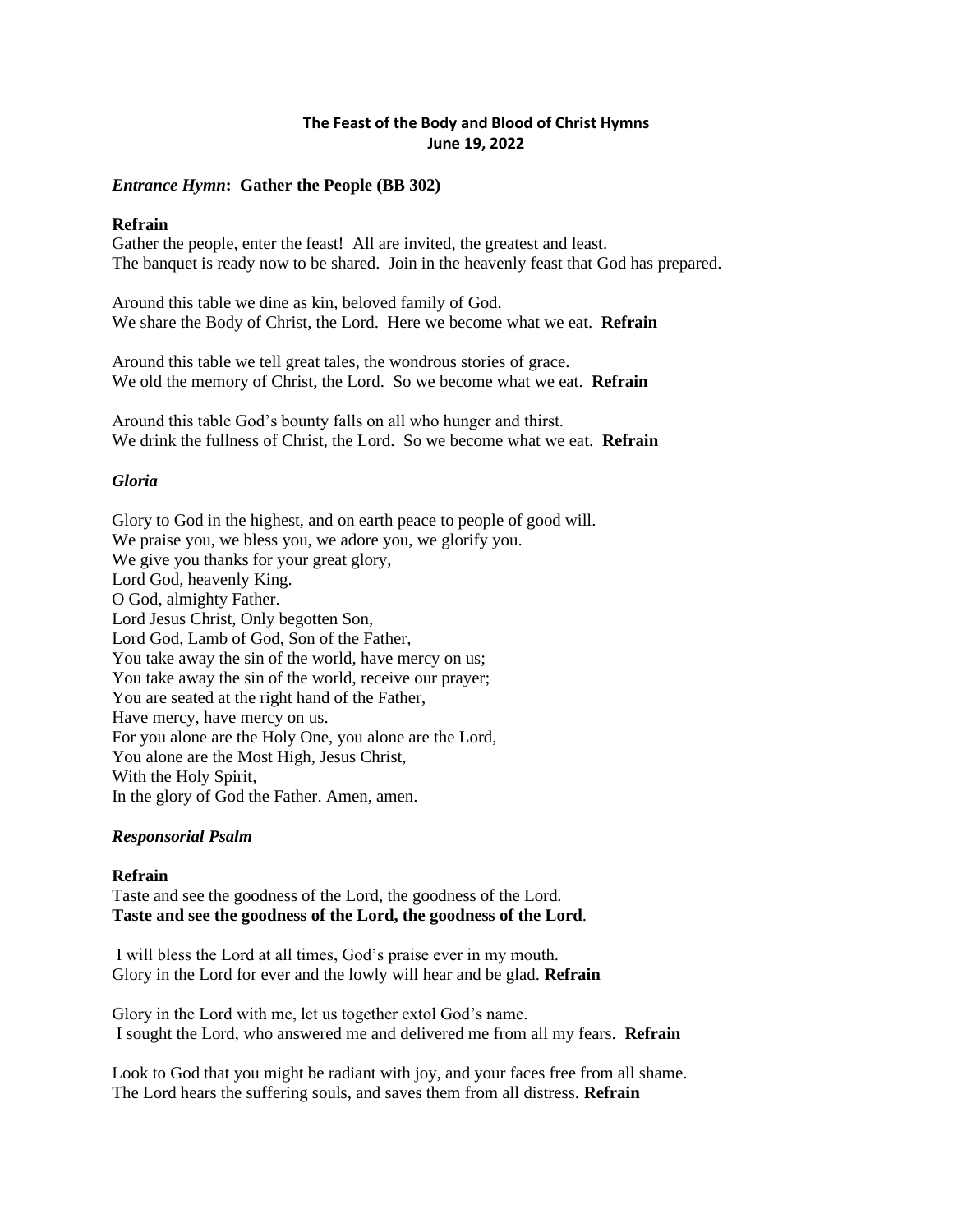#### *Sequence*

Laud, O Zion, your salvation. Laud with hymns of exultation, Christ your Savior, shepherd true.

What Christ did at supper seated, Christ ordained to be repeated, Christ's memorial ne'er to cease.

And Christ's rule for guidance taking, Bread and wine we hallow making Thus our Sacrifice of peace.

Blood is poured and flesh is broken, yet in either wondrous token Christ entire we know to be.

Very bread, good shepherd tend us, Jesu, of you love befriend us You refresh us, you defend us.

You who all things can and know, who on earth such food bestow Grant us may your blessings flow.

Where the heavenly feast you show, fellow heirs and guests to be, Amen, Alleluia.

#### *Alleluia*

## Alleluia, alleluia, alleluia! Alleluia, alleluia, alleluia! **Alleluia, alleluia, alleluia! Alleluia, alleluia, alleluia!**

I am the living bread from heaven; Whoever eats this bread will live forever.

#### **Alleluia, alleluia, alleluia! Alleluia, alleluia, alleluia!**

#### *Preparation Song:* **Song of the Lord's Supper (G 299)**

We remember one who loved us well, shared our life, its joy and sorrow Walked among us as the least of all, gave himself into our keeping. He is light that dawns for blinded eyes, he is hope for the despairing; All on earth can find a place with him, saint and sinner at his table.

We remember how he spoke of you, taught us to believe your promise. Showed us all what you are really like, faithful, tender God of people: Not a God to break the wounded heart, not the thunder of the mighty, But a God that welcomes sinners home, meets the lowly with compassion.

As they sat at table he took bread, blest it broke it, gave it freely: "Take this bread and eat it all of you; take and eat, this is y body." Then he took the cup and passed it round; "Take and drink, this is my life-blood, Shed for you and for all humankind, shed that sins may be forgiven.

Now we take these gifts of field and vine, bless and share them in his memory;